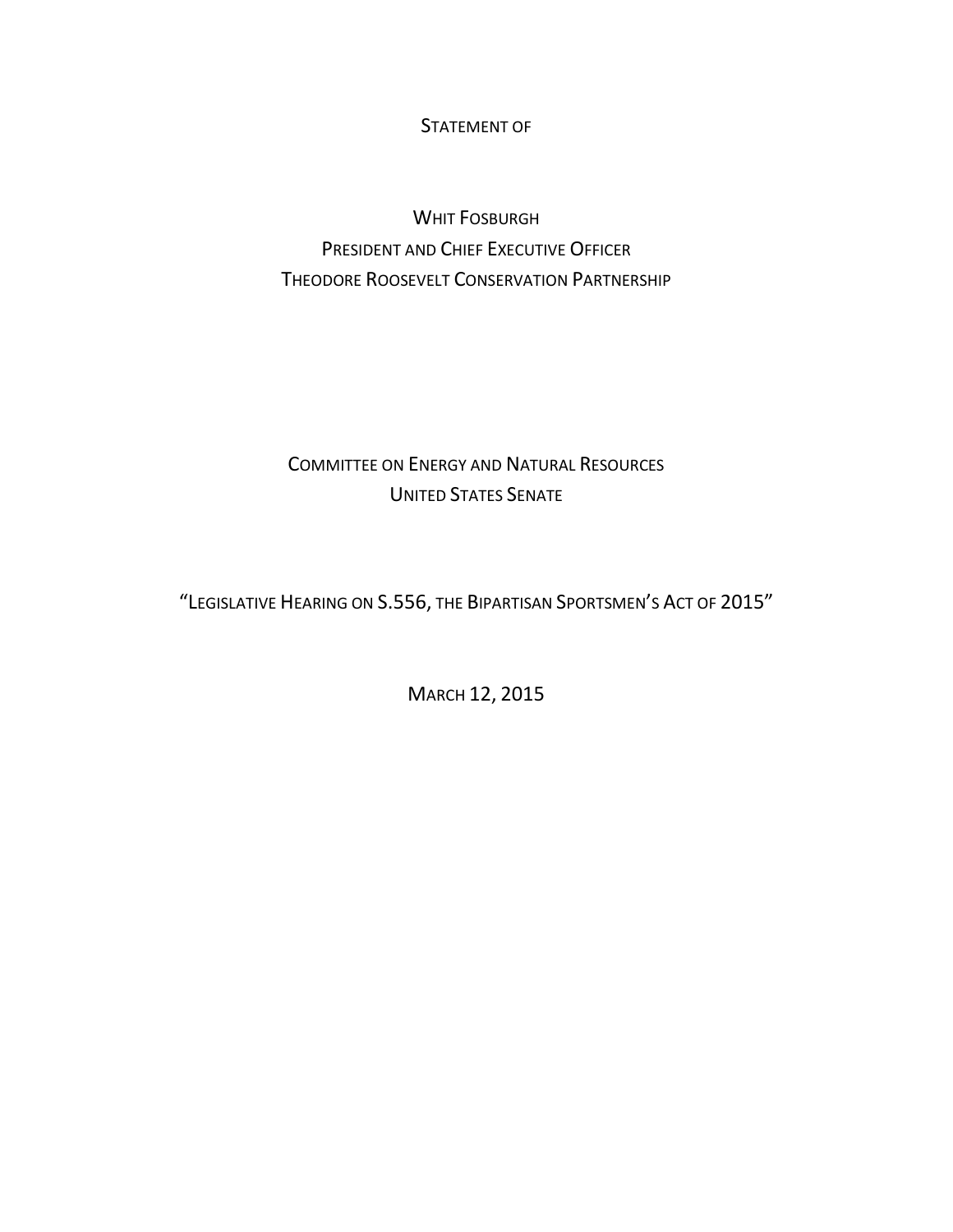Good morning, Chairwoman Murkowski, Ranking Member Cantwell, and members of the Committee. Thank you for the opportunity to testify today. The Theodore Roosevelt Conservation Partnership is a coalition of more than 40 of the nation's leading hunting and angling conservation organizations, and our mission is simple but powerful: to guarantee all Americans a quality place to hunt and fish. The Bipartisan Sportsmen's Act of 2015 is legislation with a similar mission, and includes provisions meant to conserve quality fish and wildlife habitat and to enhance recreational access. That is why we are proud to testify in support of the bill.

America's forty million hunters and anglers generate about \$90 billion in economic activity each and every year. Millions of people earn their livelihoods by catering to sportsmen and -women, as guides, outfitters, gunsmiths, product manufacturers, lodge owners, at bait and tackle shops, gas stations, restaurants, and hotels. These are jobs that, by their very nature, cannot be exported overseas: They are American jobs which serve a great American outdoor tradition.

The outdoor recreation economy is quietly humming along as the lifeblood of rural towns all across this country and an important part of the national economy. For proof of how robust the outdoor recreation economy is, one should look back to The Great Recession, when so many American economic sectors contracted. During that recession, the outdoor recreation economy grew by 5% each year. It is not outrageous to say that the American economic recovery began in the outdoors. Today the outdoor recreation economy contributes \$646 billion in direct expenditures, provides more than 6 million jobs, and returns tens of billions of dollars in state and federal taxes.

TRCP strongly endorses Section 101 of the legislation before the committee today, to ensure that fishing, hunting, and recreational shooting are management priorities across a wide swath of federal public lands. Importantly, this provision also ensures that the planning process on these lands specifically considers the impact of land-use decisions on hunting, fishing, and recreational shooting opportunities. Travel management, energy development, and a host of other activities on federal lands definitely impact outdoor recreation, and this provision acknowledges those impacts. TRCP believes fundamentally that better planning at the landscape level on federal lands will ensure that both development and outdoor recreation can coexist.

Section 101 also emphatically states that lands managed by the US Forest Service and the Bureau of Land Management are to be considered open for hunting, fishing, and recreational shooting, unless they are specifically closed for a justifiable reason. This is consistent with current law and policy, but provides needed clarity to the agencies. The bill establishes a process by which large tracts exceeding 1,280 acres can be closed to hunting, angling, and/or recreational shooting—a process that appropriately includes notification of the public and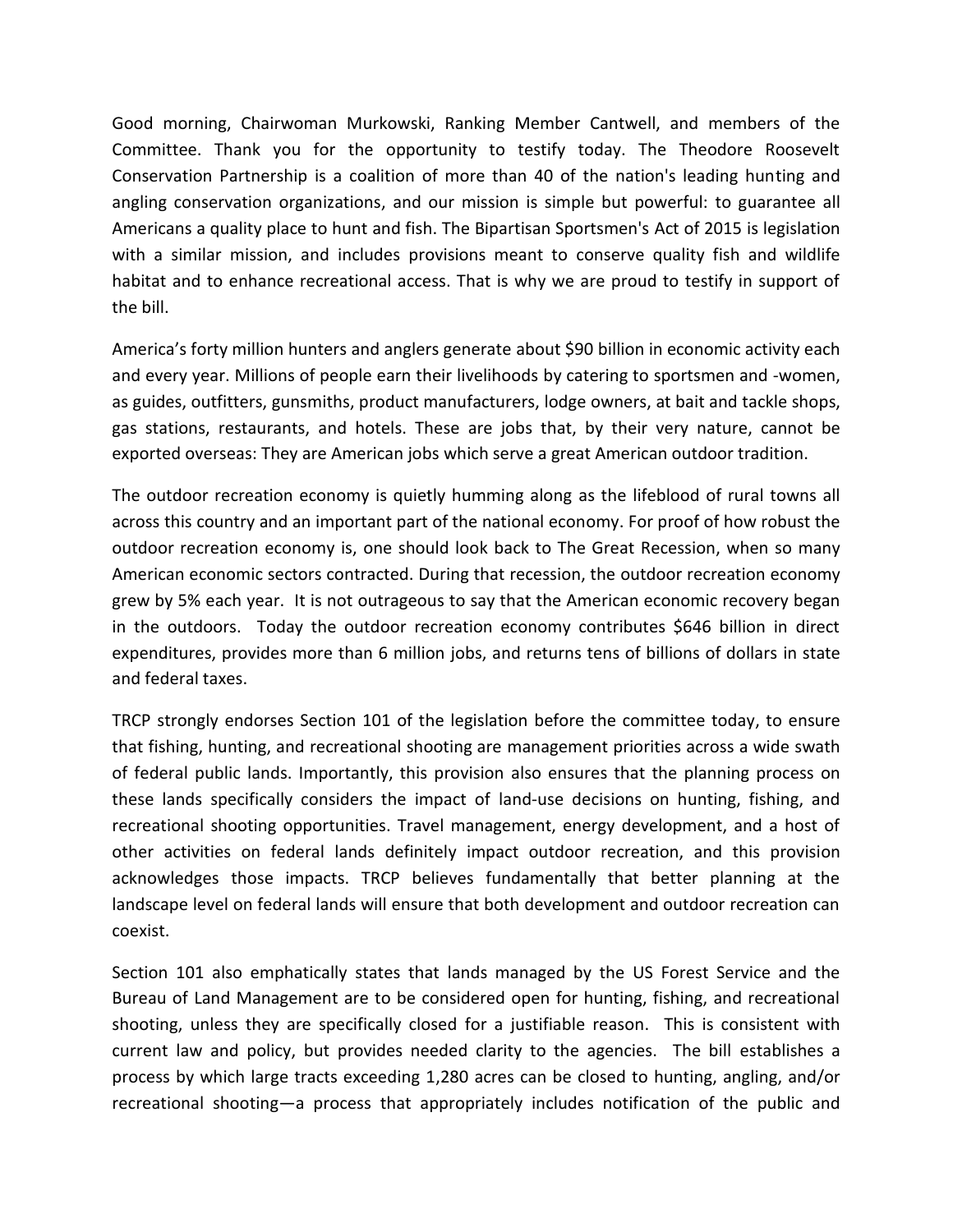notification of this Committee. We also applaud the inclusion of a requirement that federal land management agencies report to this Committee every other year about the status of recreational access on America's public lands.

If Section 101 of S.556 confirms that hunting and angling should be a part of the very fabric of public land decision making, Sections 201 and 202 seek to expand public access to those lands for the purposes of outdoor recreation. Many public land parcels are surrounded by private lands, in such a way as to make public access all but impossible. Various reports completed over the years indicate that tens of millions of public acres have inadequate access, and as ownership patterns in the West change, the problem is getting worse. Section 201 of S.556, a provision often referred to as *Making Public Lands Public*, has long been championed by TRCP and its partners, and we are pleased with its inclusion in the Sportsmen's Act. Making Public Lands Public specifies that 1.5% of Land and Water Conservation Fund dollars are to be used to establish and expand recreational access to federal public lands.

Section 202 of S.556, the Hunt Unrestricted on Natural Treasures (HUNT) Act seeks to identify those landlocked public lands and to plan ways in which access to those lands might be improved. The provision wisely includes a process for public nomination of candidate access improvement projects, and the language also prioritizes access projects based on the likelihood of resolving the access restriction, and the potential expansion of recreational opportunities that would occur by solving the access issue. This ensures that limited resources are utilized on the most pressing, and potentially impactful, recreational access issues.

Together, Section 201 and 202 could be used to make millions of acres more accessible to the American public. Both include clear language protecting private property rights, including working only with willing landowners for easements and rights-of-way. Making Public Lands Public, as a standalone piece of legislation, has garnered significant bipartisan support, and its provisions have been included in the President's budget for the past several years. It is time to codify this sensible use of LWCF dollars, which will make millions of acres of public lands more accessible to the American public in statute.

TRCP is also very supportive of the inclusion of the Federal Land Transaction Facilitation Act in the legislation before the committee today. Before its expiration in 2011, FLTFA had leveraged strategic federal land sales to fund 39 priority land conservation projects across the American West, including many which expanded sportsmen's access to world-class hunting and fishing opportunities. Like Making Public Lands Public, FLTFA achieves real, on-the-ground conservation goals, without costing the American taxpayer. Dozens of sportsmen's organizations from across the country support the reauthorization of this expired federal program.